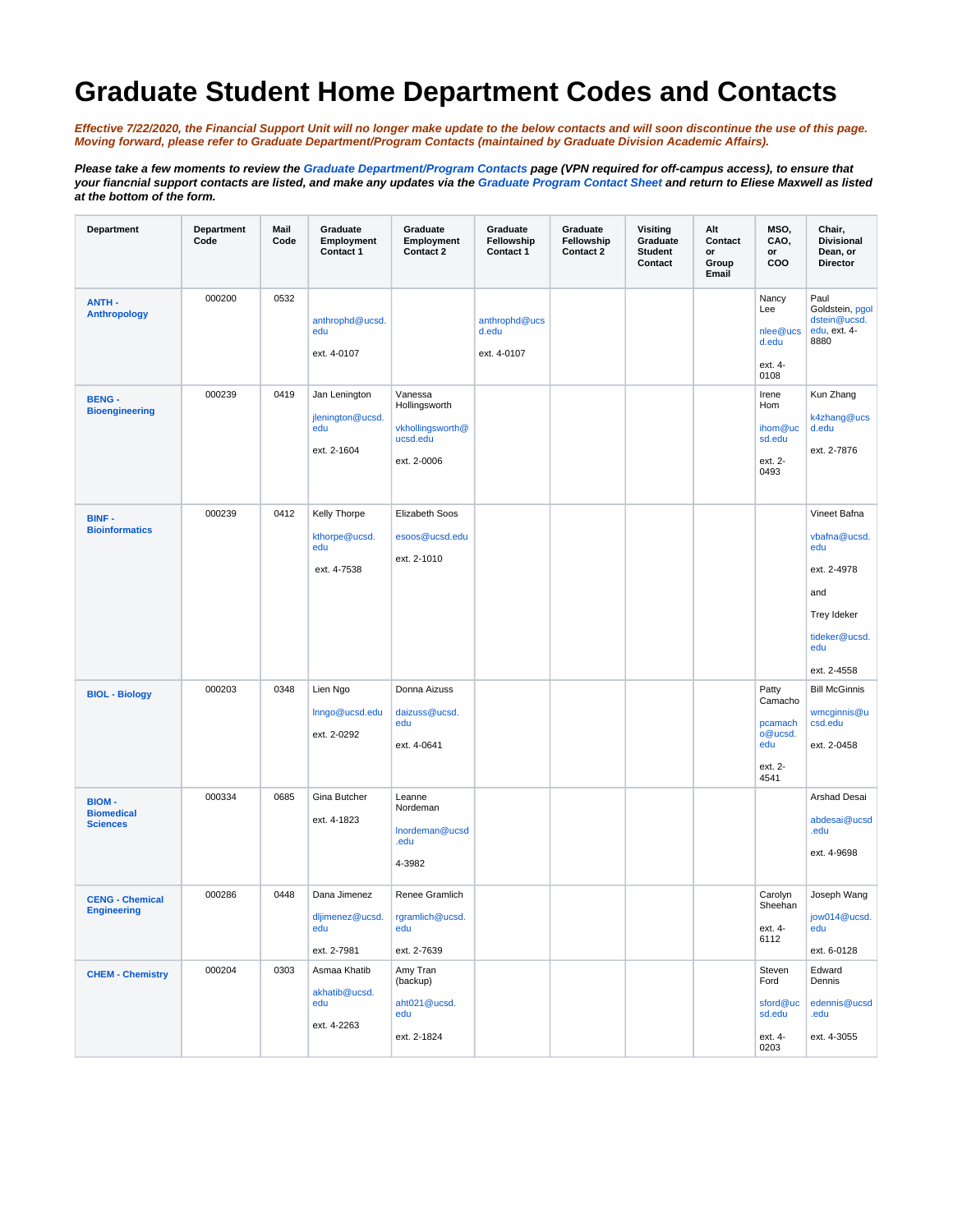| <b>CLIN - Clinical</b>                                   | 000314 | 0603 | Kristin Deveraux                           |                               |                                      |                       | mkutas@ucsd<br>.edu |                                    | Aya<br>Koryurek             | Igor Grant                      |
|----------------------------------------------------------|--------|------|--------------------------------------------|-------------------------------|--------------------------------------|-----------------------|---------------------|------------------------------------|-----------------------------|---------------------------------|
| <b>Psychology</b>                                        |        |      | kdeveraux@ucsd<br>.edu                     |                               |                                      |                       |                     |                                    | akoryurek<br>@ucsd.         | igrant@ucsd.<br>edu             |
|                                                          |        |      | ext. 2-5791                                |                               |                                      |                       |                     |                                    | edu                         | ext. 3-4733                     |
|                                                          |        |      |                                            |                               |                                      |                       |                     |                                    | ext. 4-<br>6575             | and                             |
|                                                          |        |      |                                            |                               |                                      |                       |                     |                                    |                             | Robert<br>Anthenelli            |
|                                                          |        |      |                                            |                               |                                      |                       |                     |                                    |                             | ranthenelli@uc<br>sd.edu        |
|                                                          |        |      |                                            |                               |                                      |                       |                     |                                    |                             | ext. 4-1568                     |
| <b>COGS - Cognitive</b><br><b>Science</b>                | 000266 | 0515 | Ethel Regis Lu                             |                               | Ethel Regis Lu                       |                       |                     |                                    | Jennifer<br>Griffin         | Marta Kutas                     |
|                                                          |        |      | erlu@ucsd.edu<br>ext. 4-7141               |                               | erlu@ucsd.edu<br>ext. 4-7141         |                       |                     |                                    | jlgriffin@u<br>csd.edu      | mkutas@ucsd.<br>edu             |
|                                                          |        |      |                                            |                               |                                      |                       |                     |                                    | ext. 4-<br>6773             | ext. 4-7450                     |
| <b>COMM-</b><br><b>Communication</b>                     | 000234 | 0503 | Melanie Lynn                               |                               | Melanie Lynn                         |                       |                     |                                    | Gayle<br>Aruta              | Valerie<br>Hartouni             |
|                                                          |        |      | m1lynn@ucsd.<br>edu                        |                               | m1lynn@ucsd.<br>edu                  |                       |                     |                                    | garuta@u<br>csd.edu         | vhartouni@ucs<br>d.edu          |
|                                                          |        |      | ext. 4-2379                                |                               | ext. 4-2379                          |                       |                     |                                    | ext. 4-<br>4895             | ext. 4-4410                     |
| <b>CSE - Computer</b>                                    | 000209 | 0404 | Mendy Cazares                              | Patrick Mallon                |                                      |                       |                     | <b>CSE Grad</b><br><b>Support</b>  | Danielle<br>E. (Dani)       | Dean Tullsen                    |
| <b>Science &amp;</b><br><b>Engineering</b>               |        |      | mscazares@ucsd<br>.edu                     | pmallon@ucsd.<br>edu          |                                      |                       |                     |                                    | Elias<br>deelias@           | dtullsen@ucsd<br>.edu           |
|                                                          |        |      | ext. 4-0819                                | ext. 4-6005                   |                                      |                       |                     |                                    | ucsd.edu                    | ext. 4-6181                     |
|                                                          |        |      |                                            |                               |                                      |                       |                     |                                    | ext. 4-<br>3712             |                                 |
| <b>ECE - Electrical &amp;</b><br><b>Computer</b>         | 000202 | 0407 | Mary Duarte                                | Leo Vogel                     | Begum Asena                          |                       |                     | Stephanie<br>Navrides              | Truong<br>Nguyen            |                                 |
| <b>Engineering</b>                                       |        |      | mduarte@ucsd.<br>edu                       | lavogel@ucsd.<br>edu          | basena@ucsd.<br>edu                  |                       |                     |                                    | tqn001@<br>ucsd.edu         |                                 |
|                                                          |        |      | ext. 4-3999                                | ext. 6-5354                   | ext. 6-0324                          |                       |                     |                                    | ext. 2-<br>5554             |                                 |
| <b>ECON-</b><br><b>Economics</b>                         | 000205 | 0508 | Jackie Tam                                 | Cathy Pugh                    |                                      |                       |                     | <b>Econ PhD</b><br><b>Advising</b> | Susan<br>King               | Eli Berman                      |
|                                                          |        |      | jytam@ucsd.edu<br>ext. 4-4387              | cpugh@ucsd.edu<br>ext. 4-7875 |                                      |                       |                     |                                    | sking@uc<br>sd.edu          | elberman@uc<br>sd.edu           |
|                                                          |        |      |                                            |                               |                                      |                       |                     |                                    | ext. 4-<br>1056             | ext. 4-2858                     |
| <b>EDS/TEP-</b>                                          | 002231 | 0070 | Amber Rieder                               | Cathleen                      | Melissa Wolf                         | Giselle Van Luit      |                     | Mimie                              | Pamela                      | Carolyn                         |
| <b>Education Studies</b>                                 |        |      | arieder@ucsd.<br>edu                       | Schangali<br>cschangali@ucsd  | mawolf@ucsd.<br>edu                  | gvanluit@ucsd.<br>edu |                     | Rattanachane Fruge<br>mrattanacha  | pfruge@u                    | Hofstetter<br>chofstetter@u     |
|                                                          |        |      | ext. 4-8834                                | .edu                          | 2-2177                               | ext. 4-2958           |                     | ne@ucsd.<br>edu                    | csd.edu<br>ext. 4-          | csd.edu<br>ext. 2-6688          |
|                                                          |        |      |                                            |                               |                                      |                       |                     | ext. 6-0449                        | 9491                        |                                 |
| <b>ETHN - Ethnic</b><br><b>Studies</b>                   | 000235 | 0522 | Christa Ludeking<br>cludeking@ucsd.<br>edu |                               | Christa<br>Ludeking<br>cludeking@ucs |                       |                     |                                    | Yvette<br>Alvarez<br>Obando | Dayo Gore<br>dgore@ucsd.<br>edu |
|                                                          |        |      | ext. 4-6040                                |                               | d.edu<br>ext. 4-6040                 |                       |                     |                                    | yobando<br>@ucsd.<br>edu    | ext. 6-0793                     |
|                                                          |        |      |                                            |                               |                                      |                       |                     |                                    | ext. 6-<br>5362             |                                 |
| <b>FAM MED/PUBL -</b>                                    | 000301 | 0901 | Hollie Ward                                |                               |                                      |                       |                     |                                    |                             |                                 |
| <b>Public Health</b><br>(PU75) Health<br><b>Behavior</b> |        |      | hward@ucsd.edu                             |                               |                                      |                       |                     |                                    |                             |                                 |
|                                                          | 000301 | 0901 | ext. 4-0505<br>Hollie Ward                 |                               |                                      |                       |                     |                                    |                             |                                 |
| <b>FAM MED/PUBL -</b><br><b>Public Health</b>            |        |      | hward@ucsd.edu                             |                               |                                      |                       |                     |                                    |                             |                                 |
| (PU76)<br><b>Epidemiology</b>                            |        |      | ext. 4-0505                                |                               |                                      |                       |                     |                                    |                             |                                 |
|                                                          |        |      |                                            |                               |                                      |                       |                     |                                    |                             |                                 |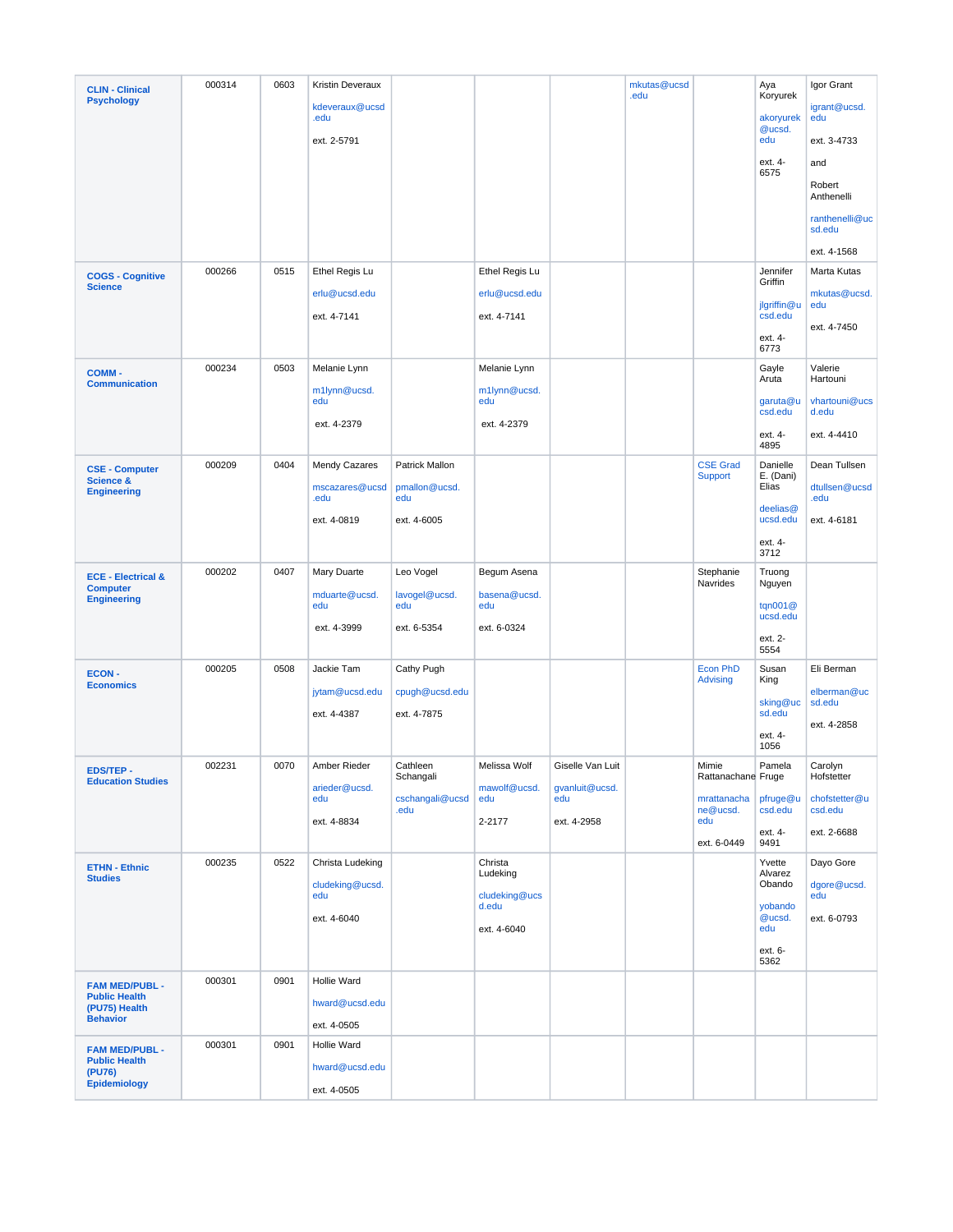| <b>FAM MED/PUBL -</b>                               | 000301 | 0901 | Hollie Ward                             |                              |                        |                      |                                 |                               |                             |
|-----------------------------------------------------|--------|------|-----------------------------------------|------------------------------|------------------------|----------------------|---------------------------------|-------------------------------|-----------------------------|
| <b>Public Health</b><br>(PU77) Global               |        |      | hward@ucsd.edu                          |                              |                        |                      |                                 |                               |                             |
| <b>Health</b>                                       |        |      | ext. 4-0505                             |                              |                        |                      |                                 |                               |                             |
| <b>FAM MED/PUBL -</b>                               | 000301 | 0901 | Sarah Dauchez                           |                              |                        |                      |                                 |                               |                             |
| <b>Public Health</b><br>(FP75) Biostatics           |        |      | sdauchez@ucsd.<br>edu                   |                              |                        |                      |                                 |                               |                             |
|                                                     |        |      | ext. 6-2595                             |                              |                        |                      |                                 |                               |                             |
| <b>GPS - Global</b><br><b>Policy &amp; Strategy</b> | 000149 | 0519 | Laurie<br>Tanjuaquio                    |                              |                        |                      |                                 | Teresa<br>Olcomen<br>dy       | Peter Cowhey<br>pcowhey@ucs |
|                                                     |        |      | Itanjuaquio@ucsd<br>.edu<br>ext. 4-7647 |                              |                        |                      |                                 | tolcomen<br>dy@ucsd.<br>edu   | d.edu<br>ext. 4-1946        |
|                                                     |        |      |                                         |                              |                        |                      |                                 | ext. 4-<br>1526               |                             |
| <b>HIST - History</b>                               | 000206 | 0104 | Sally Hargate                           |                              | Sally Hargate          | Luke Garton          |                                 | Susan<br>Bernal               | Pamela<br>Radcliff          |
|                                                     |        |      | shargate@ucsd.<br>edu                   |                              | shargate@ucsd<br>.edu  | lgarton@ucsd.<br>edu |                                 | stbernal                      | pradcliff@ucsd              |
|                                                     |        |      | ext. 2-0664                             |                              | ext. 2-0664            | ext. 6-2630          |                                 | @ucsd.<br>edu                 | .edu                        |
|                                                     |        |      |                                         |                              |                        |                      |                                 | ext. 4-                       | ext. 4-8919                 |
|                                                     |        |      |                                         |                              |                        |                      |                                 | 3635                          |                             |
| <b>LATI - Latin</b><br><b>American Studies</b>      | 000534 | 0533 | Jessica Cassidy<br>jlcassidy@ucsd.      |                              | Jessica<br>Cassidy     |                      |                                 | Shanley<br>Miller             | Scott<br>Desposato          |
|                                                     |        |      | edu<br>ext. 4-7967                      |                              | jlcassidy@ucsd<br>.edu |                      |                                 | s2miller@<br>ucsd.edu         | sdesposato@u<br>csd.edu     |
|                                                     |        |      |                                         |                              | ext. 4-7967            |                      |                                 | ext. 4-<br>4757               |                             |
| <b>LCD - Center for</b><br><b>Research in</b>       | 000116 | 0526 | Ethen Lu                                |                              | Ethen Lu               |                      |                                 | Janet<br>Shin                 | Seana<br>Coulson            |
| Language                                            |        |      | erlu@ucsd.edu                           |                              | erlu@ucsd.edu          |                      |                                 | jshin@uc<br>sd.edu            | scoulson@ucs<br>d.edu       |
|                                                     |        |      |                                         |                              |                        |                      |                                 | ext. 2-<br>2698               | ext. 4-7486                 |
|                                                     |        |      |                                         |                              |                        |                      |                                 |                               | and                         |
|                                                     |        |      |                                         |                              |                        |                      |                                 |                               | <b>Tracy Love</b>           |
|                                                     |        |      |                                         |                              |                        |                      |                                 |                               | tlovegeffen@u<br>csd.edu    |
|                                                     |        |      |                                         |                              |                        |                      |                                 |                               | ext. 4-8215                 |
| <b>LING - Linguistics</b>                           | 000210 | 0108 | Alycia Randol                           |                              | Alycia Randol          |                      |                                 | Christina<br>Frink            | Eric Bajovic                |
|                                                     |        |      | arandol@ucsd.<br>edu                    |                              | arandol@ucsd.<br>edu   |                      |                                 | cknerr@u                      | ebakovic@ucs<br>d.edu       |
|                                                     |        |      | ext. 4-1145                             |                              | ext. 4-1145            |                      |                                 | csd.edu<br>ext. 4-            | ext. 4-1159                 |
|                                                     |        |      |                                         |                              |                        |                      |                                 | 3602                          |                             |
| <b>LIT - Literature</b>                             | 000211 | 0410 | Alyssa Simons                           | Tania Mayer                  | Tania Mayer            |                      |                                 | Nancy<br>Ho-Wu                | Yingjin Zhang               |
|                                                     |        |      | asimons@ucsd.<br>edu                    |                              |                        |                      |                                 | nho@ucs<br>d.edu              | yinzhang@ucs<br>d.edu       |
|                                                     |        |      | ext. 4-2739                             |                              |                        |                      |                                 | ext. 4-                       | ext. 4-5991                 |
|                                                     |        |      |                                         |                              |                        |                      |                                 | 3216                          |                             |
| <b>MAE - Mechanical</b><br>& Aerospace              | 000201 | 0411 | Zachary Dake<br>zdake@ucsd.edu          | Jackie Tam<br>jytam@ucsd.edu |                        |                      | <b>MAE</b><br>Graduate<br>Admin | Mary<br>Polytaridis           | Carlos<br>Coimbra           |
| <b>Engineering</b>                                  |        |      | ext. 4-4065                             | ext. 4-4387Joana<br>Halnez   |                        |                      |                                 | mpolytari<br>dis@ucsd<br>.edu | ccoimbra@ucs<br>d.edu       |
|                                                     |        |      |                                         |                              |                        |                      |                                 | ext. 4-<br>0112               | ext. 4-4285                 |
| <b>MATH-</b>                                        | 000212 | 0112 | Mark Whelan                             | Scott Rollans                |                        |                      |                                 | Molly                         | Lei Ni                      |
| <b>Mathematics</b>                                  |        |      | mwhelan@ucsd.<br>edu                    | srollans@ucsd.<br>edu        |                        |                      |                                 | Love                          | leni@ucsd.edu               |
|                                                     |        |      | ext. 4-2642                             | ext. 4-3591                  |                        |                      |                                 |                               | ext. 4-2704                 |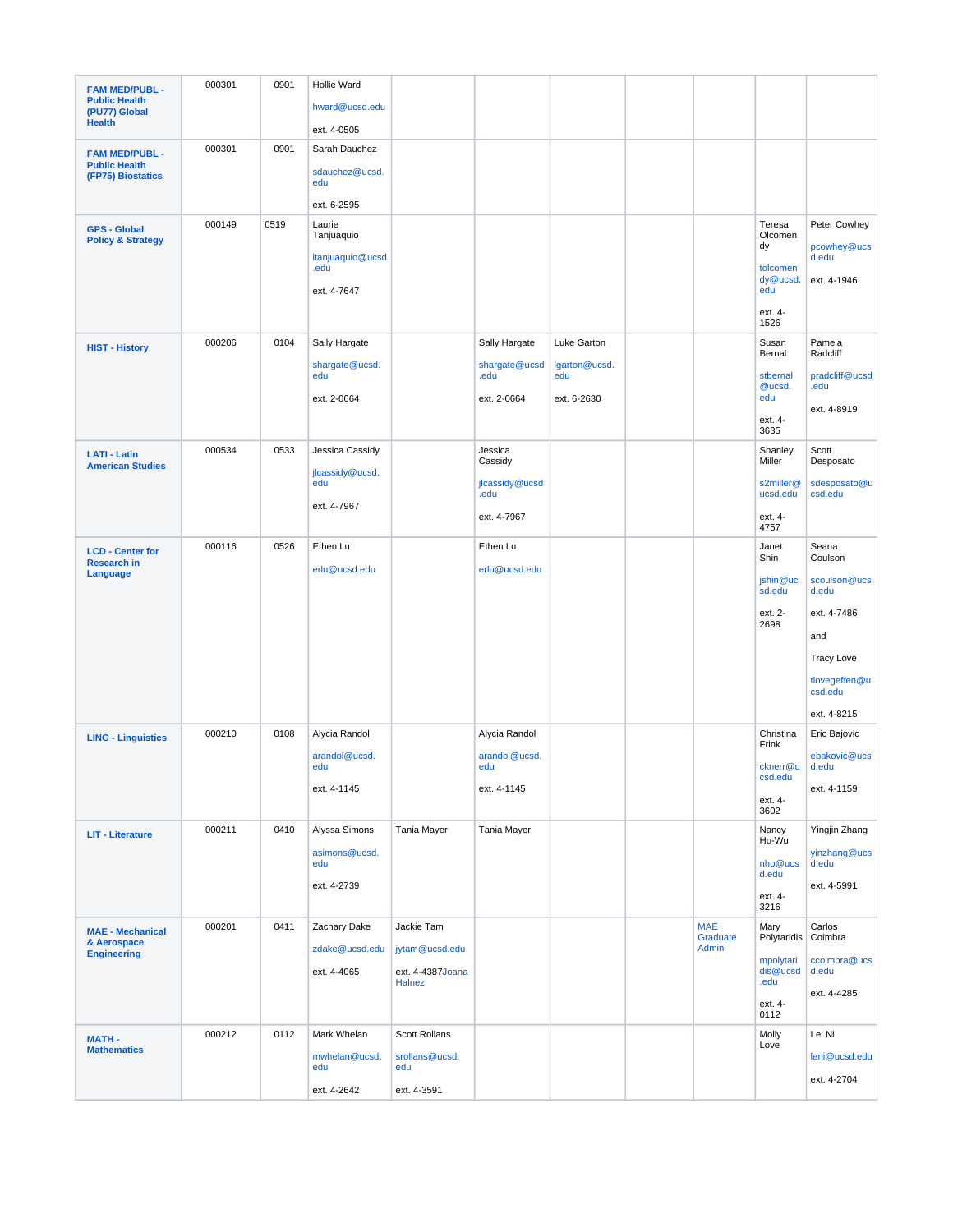| <b>MATS - Materials</b><br><b>Science &amp;</b>            | 000337 | 0418 | Sandra de Sousa                      |                                     |                               |                              |                         | Mary<br>Polytaridis             | Prabhakar<br>Bandaru                |
|------------------------------------------------------------|--------|------|--------------------------------------|-------------------------------------|-------------------------------|------------------------------|-------------------------|---------------------------------|-------------------------------------|
| <b>Engineering</b>                                         |        |      | sdesousa@ucsd.<br>edu<br>ext. 2-1421 |                                     |                               |                              |                         | mpolytari<br>dis@ucsd<br>.edu   | pbandaru@uc<br>sd.edu               |
|                                                            |        |      |                                      |                                     |                               |                              |                         | ext. 4-<br>0112                 | ext. 4-5325                         |
| <b>MOLE - Molecular</b>                                    | 000310 | 0041 | Erika Wilson                         |                                     |                               |                              |                         |                                 |                                     |
| <b>Pathology</b>                                           |        |      | eswilson@ucsd.<br>edu                |                                     |                               |                              |                         |                                 |                                     |
|                                                            |        |      | ext. 2-4980                          |                                     |                               |                              |                         |                                 |                                     |
| <b>MPH - Master of</b><br><b>Public Health</b><br>(FM75)   | 000301 | 0901 | Joshua Miller,<br>ext. 4-0094        | Rosemarie<br>Subala                 |                               |                              |                         | Randy<br><b>Brooks</b>          | (Interim)<br>Sheryl<br>Anderson     |
|                                                            |        |      |                                      | rsubala@ucsd.<br>edu<br>ext. 4-0699 |                               |                              |                         | rbrooks@<br>ucsd.edu<br>ext. 4- | c1anderson@<br>ucsd.edu             |
|                                                            |        |      |                                      |                                     |                               |                              |                         | 0510                            | ext. 4-4456                         |
| <b>MSED-</b><br><b>Mathematics &amp;</b><br><b>Science</b> | 000144 | 0112 | Sherry Seethaler<br>sseethaler@ucsd  |                                     |                               |                              |                         | Robert<br>Rome                  | Gabriele<br>Wienhausen              |
| <b>Education</b>                                           |        |      | .edu<br>ext. 4-4656                  |                                     |                               |                              |                         | rrome@u<br>csd.edu              | gwienhausen<br>@ucsd.edu            |
|                                                            |        |      |                                      |                                     |                               |                              |                         | ext. 4-<br>5402                 | ext. 4-3958<br>and                  |
|                                                            |        |      |                                      |                                     |                               |                              |                         |                                 | Jeff Rabin                          |
|                                                            |        |      |                                      |                                     |                               |                              |                         |                                 | jrabin@ucsd.<br>edu                 |
|                                                            |        |      |                                      |                                     |                               |                              |                         |                                 | ext. 4-2904                         |
| <b>MUS - Music</b>                                         | 000213 | 0099 | Alison Cresap                        |                                     | Alison Cresap,<br>ext. 4-3279 |                              |                         | Barbara<br>Jackson              | Anthony Burr                        |
|                                                            |        |      | acresap@ucsd.<br>edu                 |                                     |                               |                              |                         | b1jackson<br>@ucsd.             | aburr@ucsd.<br>edu                  |
|                                                            |        |      | ext. 4-3279                          |                                     |                               |                              |                         | edu<br>ext. 4-<br>3231          | ext. 2-4957                         |
| <b>NANO-</b>                                               | 000286 | 0448 | Dana Jimenez                         | Jessica Nguyen                      |                               | Sandra                       |                         | Ji Song                         | Shaochen                            |
| Nanoengineering                                            |        |      | dljimenez@ucsd.<br>edu               | jyn005@ucsd.<br>edu                 |                               | Ghosn<br>sghosn@ucsd<br>.edu |                         | y0song@<br>ucsd.edu             | Chen<br>shc064@ucsd.<br>edu         |
|                                                            |        |      | ext. 2-7981                          | ext. 4-6517                         |                               | ext. 2-3071                  |                         | ext. 2-<br>7641                 | ext. 2-7640                         |
| NEU-<br><b>Neurosciences</b>                               | 000301 | 0634 | <b>Erin Gilbert</b>                  | Cathy Pugh                          |                               |                              |                         | Cristina<br>Comenar             | Timothy<br>Gentner                  |
|                                                            |        |      | eqilbert@ucsd.<br>edu<br>ext. 4-3377 | cpugh@ucsd.edu<br>ext. 4-7875       |                               |                              |                         | crcolmen<br>ar@ucsd.<br>edu     | tgentner@ucs<br>d.edu               |
|                                                            |        |      |                                      |                                     |                               |                              |                         | ext. 4-<br>1613                 | ext. 2-6763                         |
| <b>PHIL - Philosophy</b>                                   | 000214 | 0119 | Becky Burrola                        |                                     | Becky Burrola                 |                              |                         | Debbie<br>Ambrose               | Jonathan<br>Cohen                   |
|                                                            |        |      | rburrola@ucsd.<br>edu                |                                     | rburrola@ucsd.<br>edu         |                              |                         | dambrose<br>@ucsd.              | j2cohen@ucsd<br>.edu                |
|                                                            |        |      | ext. 4-3076                          |                                     | ext. 4-3076                   |                              |                         | edu<br>ext. 4-<br>3074          | ext. 4-6812                         |
|                                                            | 000220 | 0354 | Catherine                            | <b>Tracy Williams</b>               |                               |                              | Sharmila                | Thomas                          | Benjamin                            |
| <b>PHYS - Physics</b>                                      |        |      | McConney<br>camcconney@uc            | tcwilliams@ucsd.<br>edu             |                               |                              | Poddar<br>shpoddar@     | Tomp<br>ttomp@u                 | Grinstein<br>bgrinstein@uc          |
|                                                            |        |      | sd.edu<br>ext. 4-5982                | ext. 4-5780                         |                               |                              | ucsd.edu<br>ext. 2-1074 | csd.edu<br>ext. 4-              | sd.edu<br>ext. 4-5229               |
|                                                            |        |      |                                      |                                     |                               |                              |                         | 0340                            |                                     |
| <b>POLI - Political</b><br><b>Science</b>                  | 000221 | 0521 | Julie Choi<br>b4choi@ucsd.           | Ariane Parkes<br>aparkes@ucsd.      |                               |                              |                         | Kimberly<br>Linsley             | <b>Thad Kousser</b><br>tkousser@ucs |
|                                                            |        |      | edu<br>ext. 4-2705                   | edu<br>exr. 4-8198                  |                               |                              |                         | klinsley@<br>ucsd.edu           | d.edu<br>ext. 4-3239                |
|                                                            |        |      |                                      |                                     |                               |                              |                         | ext. 4-<br>7206                 |                                     |